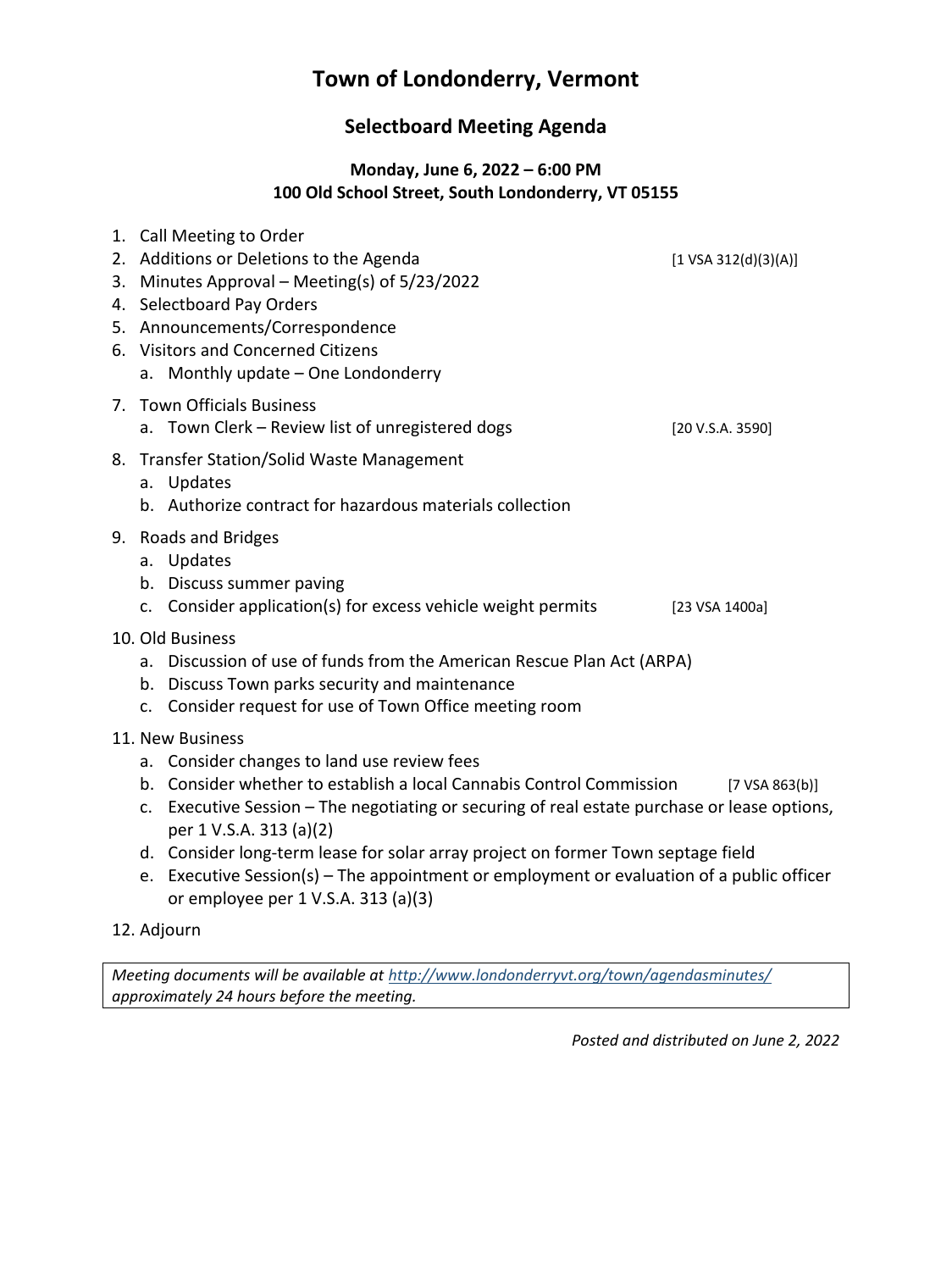## **Town of Londonderry, Vermont Selectboard Meeting Minutes Monday, June 6, 2022 Twitchell Building - 100 Old School Street, South Londonderry, VT**

**Board Members Present:** Thomas Cavanagh, Vincent Annunziata (6:03 PM), Taylor Prouty and James Fleming.

#### **Board Members Absent:** Melissa Brown.

**Others in Attendance:** Town Officials - Town Administrator Shane O'Keefe; Town Treasurer Tina Labeau; Road Foreman Josh Dryden (6:15 PM); and Recycling Coordinator Esther Fishman. Others - West River Farmers Market President Cynthia Prairie; residents Annie Campbell, Annie Bessette, Jane MacKugler, Guerrino Savio, Jim Mann and Hubert Schriebl; and Bruce Frauman (GNAT).

#### **1. Call meeting to order**

Tom Cavanagh called the meeting to order at 6:00 PM.

#### **2. Additions or deletions to the agenda**

**[1 VSA 312(d)(3)(A)]** 

None.

#### **3. Minutes Approval - Meeting(s) of 5/23/2022**

*Jim Fleming moved to approve the minutes of the Selecthoard meeting of May 23, 2022, seconded by Taylor Prouty. The motion passed unanimously.* 

#### **4. Selectboard Pay Orders**

*Taylor Prouty moved to approve the pay orders for payroll and accounts payable, seconded by Jim Fleming. The motion passed unanimously.* 

#### **5. Announcements/Correspondence**

Shane O'Keefe noted the following:

- The Local Hazard Mitigation Plan was approved by FEMA on  $6/1/2022$ . He thanked Emergency management Director Kevin Beattie for working with Windham Regional Commission's Alyssa Sabetto to get the project done on budget.
- The application for watershed planning assistance for the Williams Dam from USDA has been submitted, and we await word on when they will conduct an inspection to determine eligibility.
- Also on the Williams Dam, the Town's engineer, DuBois & King, has begun preparing the Emergency Action Plan, which is required by virtue of the recategorization of the dam as a significant hazard potential dam.
- An alternate for the Southern Vermont Communications Union District governing board is needed, as Ellen Seidman has mentioned that she is too busy to handle this at this time.
- A Request for Qualifications for engineering of Spring Hill Road culvert replacement went out last week and submittals are due on 6/20/2022.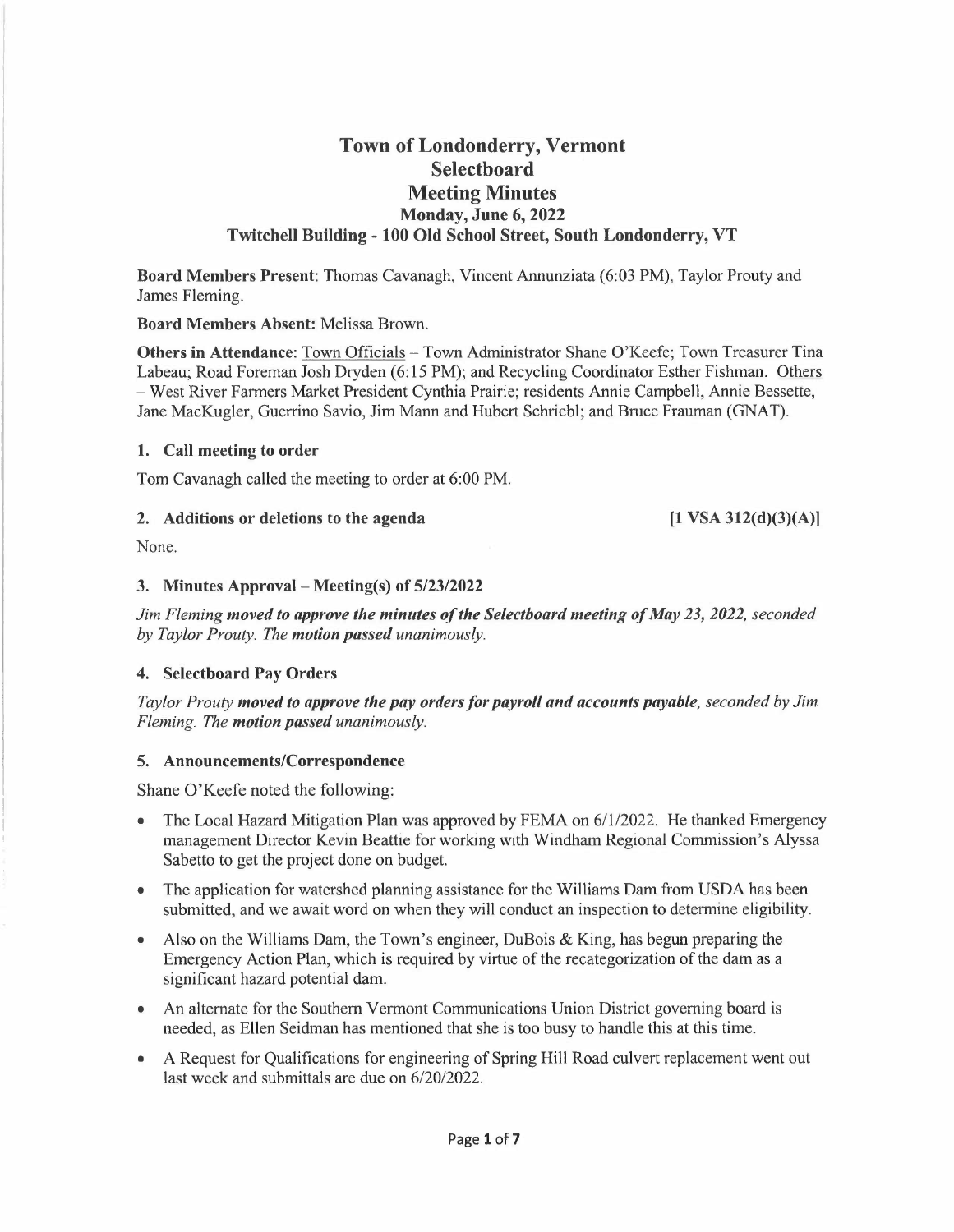- The Invitation to Bid for winter sand went out that day and bids will be received in time for consideration at the next Board meeting.
- He mentioned that unless there are objections from the Board, he had hoped to have Duane Hart mow the septage fields in exchange for the hay again this year. There were no objections.

O'Keefe noted correspondence included in the Board's meeting packet was as follows:

- A copy of the Notice to Taxpayers on grievance, dated 5/26/2022.
- A copy of the letter seeking USDA assistance on the Williams Dam, dated 5/26/2022.
- An announcement from the Vermont Council on Rural Development on its annual Community Leadership Summit, scheduled for 8/10/2022.

#### **6. Visitors and Concerned Citizens**

#### **a. Monthly update - One Londonderry**

Esther Fishman noted that someone from One Londonderry would meet with the Board at the next regular meeting.

Landgrove Road concerns -- Jim Mann and several other residents of Landgrove Road spoke to the Board about the deteriorating condition of the Landgrove Road pavement, noting potholes and crumbling pavement, and asked that the Board consider repaving the road from Old Stowell Hill to Barker Road, and mentioned several specific problem areas.

Taylor Prouty noted that the Town had employed an engineer at the end of 2021 to conduct a paved road inventory and capital plan, and that Landgrove Road is on the top of the list for full reconstruction in 2026. There was mention of the Town's establishment of a highway improvement reserve fund and that the Voters approved a \$220,000 contribution for FY2023, which would increase in future years according to the capital plan. Prouty stated that the Board will be discussing summer paving plans later in the meeting and that it is likely that only limited interim repairs of various roads, including Landgrove Road, would be considered instead of full repaving due to the very high cost of paving at present.

There was an inquiry into what steps residents can take to report roadway concerns and Prouty suggested contacting any Selectboard members or Town staff to provide notice. There was mention of the extreme efforts with mud season this year and a Road Crew staff shortage as well that kept attention away from some of the paved road repairs.

Mann requested a copy of the paved road inventory and O'Keefe stated he would send it to him.

Williams Park maintenance -- Hubert Schriebl spoke about the lack of lawn maintenance of Williams Park near the West River and Williams Dam that prevents visitors from viewing the river, and noted that he had heard from vendors at the West River Farmers Market that the Town doesn't want to spend the money on maintenance. Cavanagh and Prouty assured Schriebl that this issued had not previously been brought to the attention of the Board and the Board has never decided not to provide maintenance to their knowledge.

O'Keefe suggested that this was a matter for the Parks Board to consider.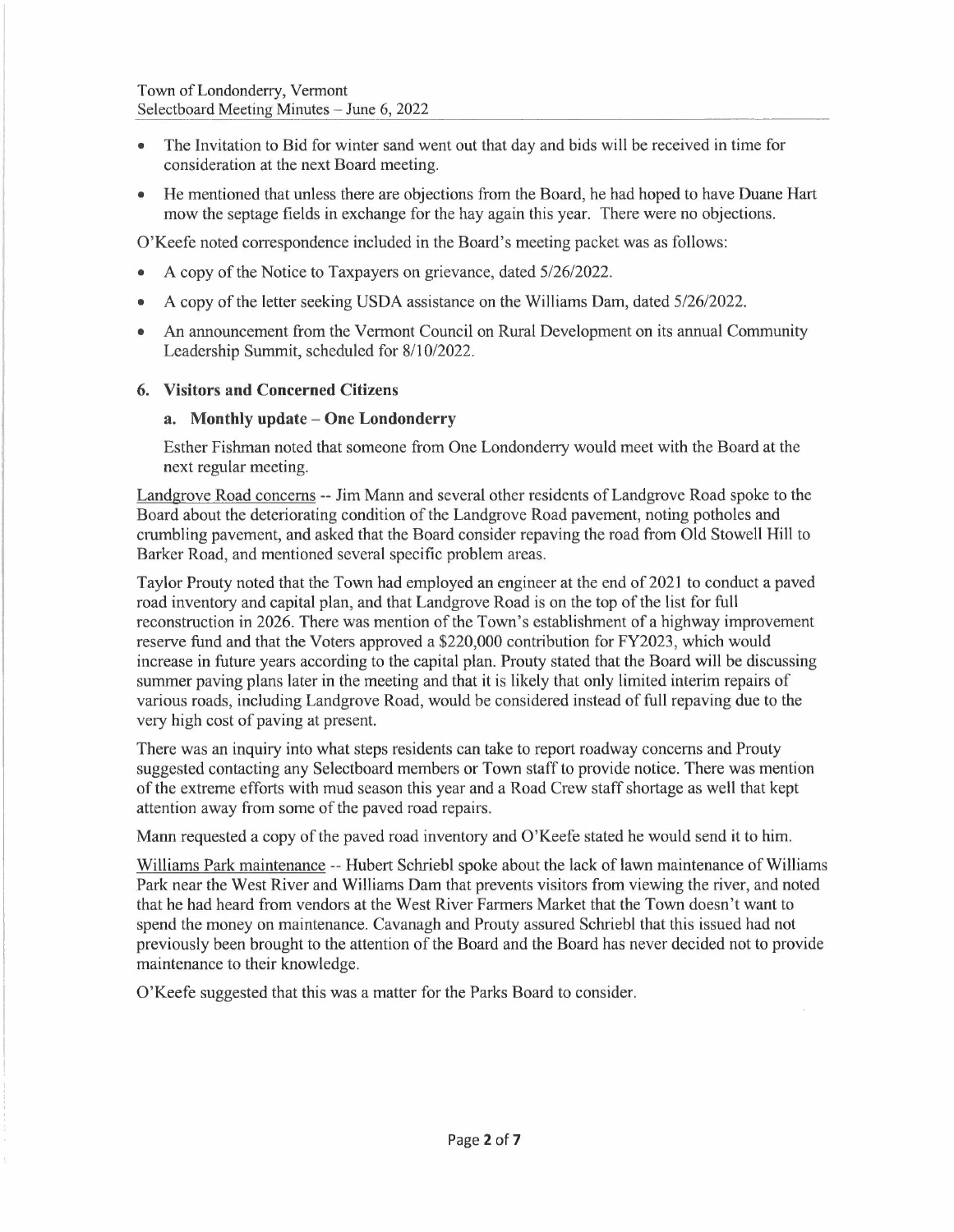#### **7. Town Officials Business**

#### **a. Town Clerk - Review list of unregistered dogs [20 VSA 3590)**

Labeau spoke to the list of unregistered dogs, which includes 30 unregistered dogs that had previously been registered, and a list of 13 people with dogs that have never registered them.

*Vincent Annunziata moved to direct the Animal Control Officer to contact all owners of unregistered dogs to remind them of the requirement to register their dogs, seconded by Jim Fleming. The motion passed unanimously.* 

#### **8. Transfer Station/Solid Wase Management**

#### **a. Updates**

Fishman mentioned that the hazardous materials collection day took place on the previous Saturday, and 65 cars came through, which was relatively low and maybe had to do with the nice weather.

Cavanagh mentioned that one of the backhoe cylinders is down and needs to be sent out to be repacked and will be out of service for a week or two..

#### **b. Authorize contract for hazardous materials collection**

Fishman spoke briefly to the contract for hazardous materials collection, and this company was purchased by a larger company, so a new contract agreement was needed. O'Keefe confirmed that the Town Attorney has signed off on the agreement.

*Taylor Prouty moved to approve the June 2, 2022 services agreement with US Ecology Burlington, Inc. for hazardous materials collections services, and to authorize the Town's Recycling Coordinator to execute the one-year contract with the vendor on behalf of the Town, seconded by Jim Fleming. The motion passed unanimously.* 

#### **9. Roads and Bridges**

#### **a. Updates**

Josh Dryden noted the following usage for the month of May 2022:

 $Salt - 0$  tons  $Sand - 0$  yards

Fuel (gallons): Vehicles  $-871.9$ , Town Office Generator  $- 0$ , Transfer Station  $- 0$ 

He mentioned that all equipment is doing well except that the steering on the excavator needs some work. And he said that the new department staff is doing well together, and work is getting done.

Prouty mentioned he was approached by Green Mountain Power about Town policy on burying utilities in the roadway, noting that the utility needs to do some upgrades to underground lines along Under the Mountain Road and is considering whether to bury its lines the entire length of the road. The Town has no specific policy on this at present but there is State statutes that allow the Town to require permits, and further research into this is needed. Some towns require utilities to be buried to a specific depth or be encased, he noted.

He suggested that consideration of these projects could become part of the road access permitting process, and just revising the policy and application form after researching best practices from other towns.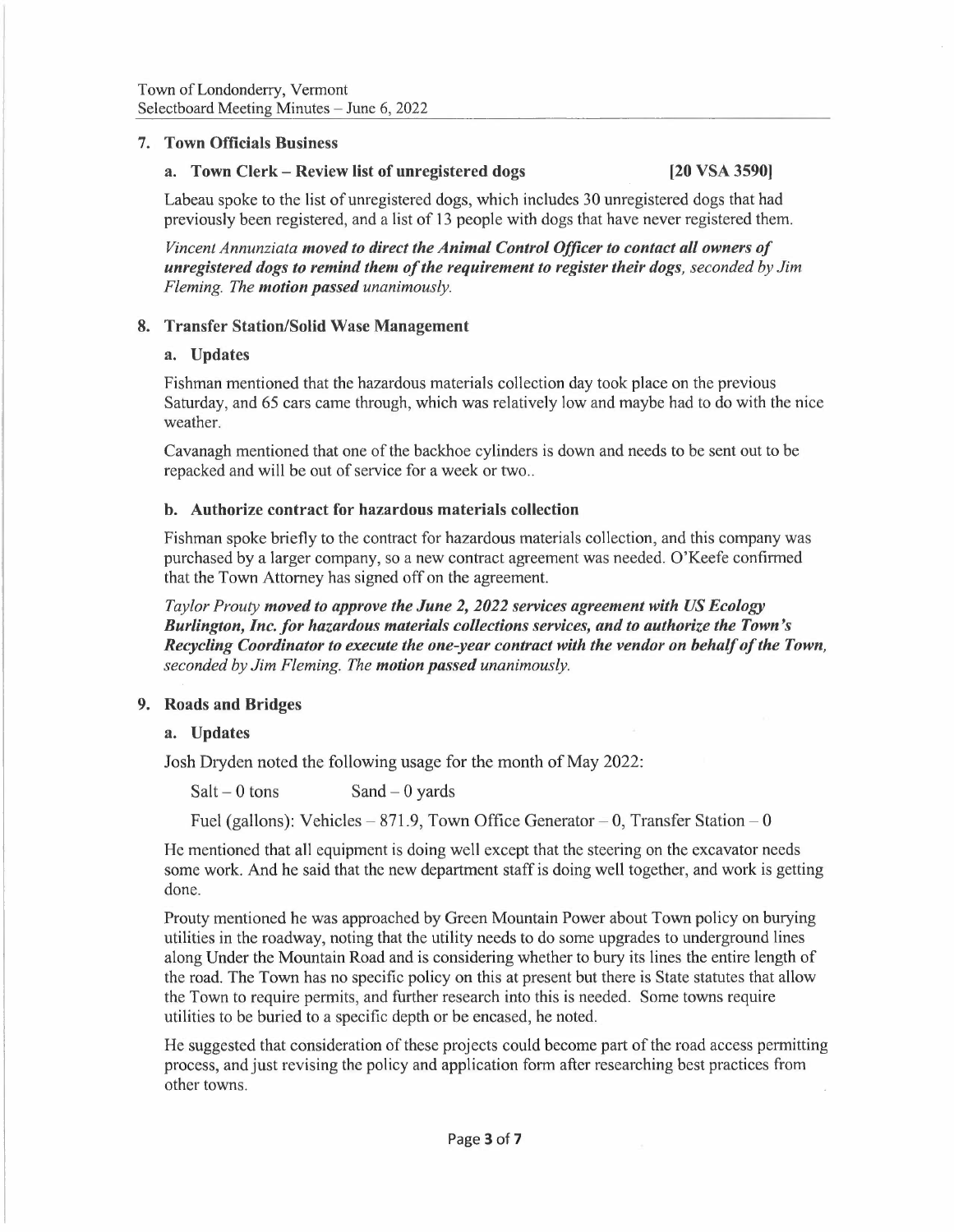Taylor mentioned that other communities have addressed this and have taken steps to establish requirements to reduce liability to the Town and mandate ongoing maintenance requirements for permittees. O'Keefe noted that a new application for a culvert under Old School Street was just received that can be a first run at this issue.

Taylor and O'Keefe will work on changes to the Road Access Policy to address this issue.

#### **b. Discuss summer paving**

Prouty and Dryden explained their recommendations for paving. Prouty noted the limitations of available funds and the number of projects that can be done. Referring to the paved road evaluation, which has certain pavement recommendations, some road conditions need immediate work, but given the high cost of paving and trucking this year, it is recommended that laborintensive work as opposed to material-intensive work be prioritized, and not all of the \$220,000 paving funds be spent this year. By underspending by  $\sim$  \$70,000 the Town can do a more comprehensive job in the following year through use of the reserve fund, Prouty explained. He suggested only shimming areas that are really bad.

Prouty suggested that an alternative might be to grind some roads in one year and then pave the following year to spread out the costs; the roads would remain gravel during the intervening winter, which could help with winter maintenance efforts.

Use of ARPA funds for paving was discussed.

Dryden suggested a 1" shim for portion of the following roads, which he estimated to cost \$155,000:

- Landgrove Road  $-1.2$  miles
- Thompsonburg Road .8 miles
- Middletown Road .4 miles

This would not include overlay and chip sealing, and he noted that this would possibly give the Town 2-5 years of service.

Paving preparations such as culvert replacement, was discussed and the lack of availability of culverts was discussed. Dryden stated that there are some in stock that should suffice for Town needs.

It was agreed to go with Dryden's recommendations, and to include paving culverts on Spring Hill Road as a bid add-on, and O'Keefe will prepare and distribute an invitation to bid.

**c. Consider application(s) for excess vehicle weight permits [23 VSA 1400a]** 

The Board reviewed an overweight permit application, and O'Keefe mentioned that it did not have a sufficient certificate of insurance.

*Jim Fleming moved to approve the excess weight permius) for Consolidated Communications, Inc., subject to receipt of an acceptable certificate of insurance naming the Town as an additional insured, and authorize the Town Administrator to execute the permitts) on behalf of the Town, seconded by Vincent Annunziata. The motion passed unanimously.* 

#### **10. Old Business**

#### **a. Discussion of use offunds from the American Rescue Plan Act (ARPA)**

It was agreed to pass over this matter until Melissa Brown can be available to participate.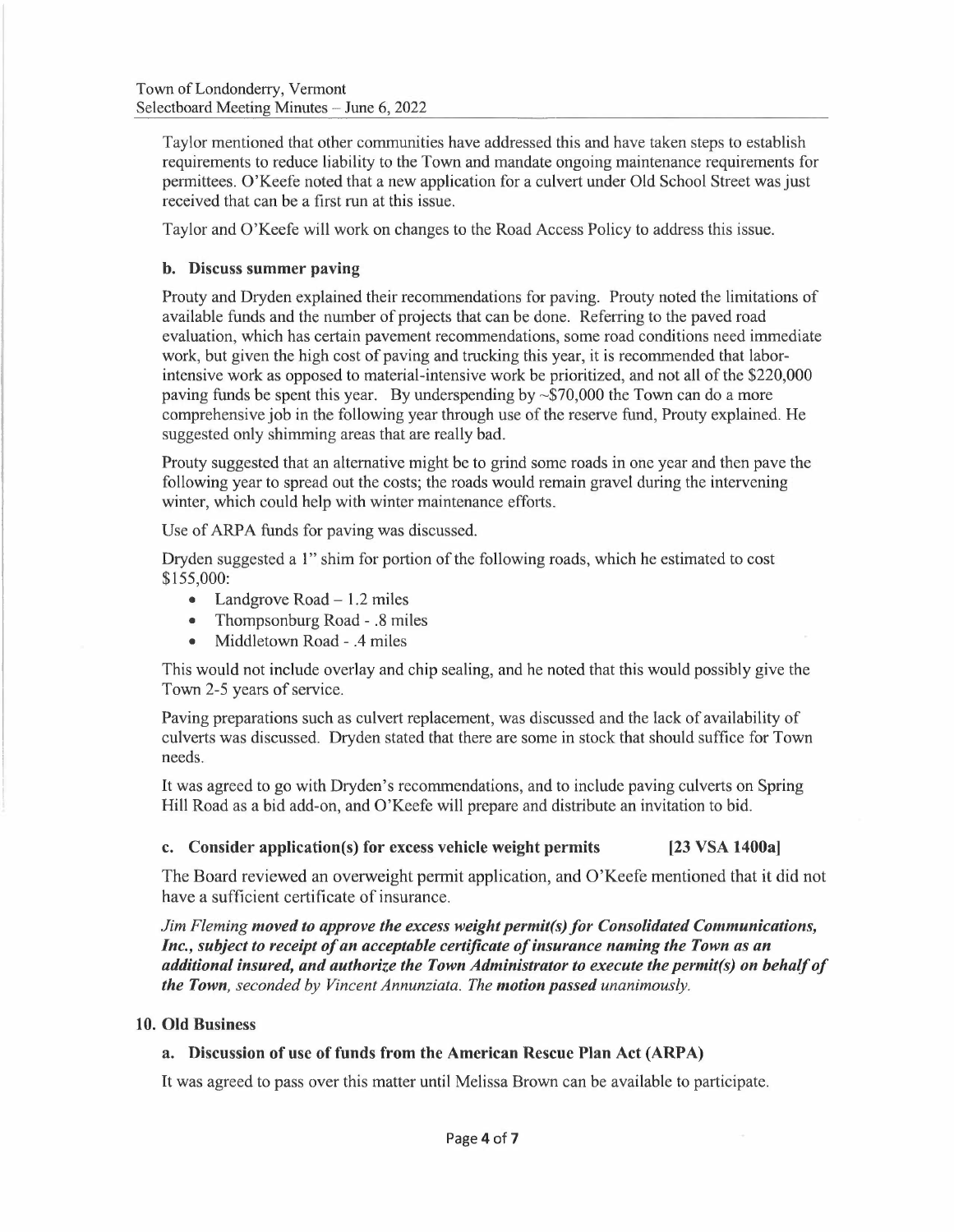#### **b. Discuss Town parks security and maintenance**

O'Keefe noted that he had conferred with the Windham County Sheriffs Office, and it was recommended that the Town use game cameras to try to identify those involved in illegal dumping. He also mentioned he had found some rugged waste and recycling containers that could be appropriate for the Town's parks, though there are likely very costly.

Cavanagh mentioned he had given some cell phone connected game cameras to Kelly Pajala. He mentioned some technological specifications and costs. Prouty suggested that securing Wi-Fi connectivity at Pingree Park was very important, and mentioned that he was aware that Pingree Park is known as a meeting location for nefarious activities due to it being secluded.

Fleming suggested locking the gate to Pingree Park at night, but it was noted that opening and closing it each day may be difficult to orchestrate.

There was discussion on whether warning signs are necessary to give notice to the public that there are video cameras.

#### **c. Consider request for use of Town Office meeting room**

Following up on the discussion at the previous Board meeting, Cynthia Prairie was present from the West River Farmers Market regarding the WRFM's application for use of the Town Office for its monthly Board of Director's meetings.

Cavanagh congratulated Prairie on the lack of illegal parking at the farmers market over the prior weekend.

*Jim Fleming moved to authorize use of the Town Office Meeting Room by the West River Farmers Market Board of Directors on June 8, July 6, August 10, September 7 and October* 12, 2022 from 5:30 PM to 7:00 PM for its periodic board meetings, and to authorize the Town *Administrator to sign the facility use agreement on behalf of the Town, seconded by Taylor Prouty. The motion passed unanimously.* 

#### **11. New Business**

#### **a. Consider changes to land use review fees**

O'Keefe presented to the Board proposed new fees for land use permitting, noting that they had not been adjusted since 2008. He brought to the Board's attention an email from legal staff at the Vermont League of Cities and Towns advising that fees must be reasonable. He mentioned that there had been some research into what other communities have adopted and he stated that he felt the proposed fees were reasonable, were geared toward covering the Town's administrative costs, and did not represent a significant increase.

Included in the fees is a provision that doubles fees, other than recording fees, for applications submitted after-the-fact.

Annunziata stated that he thought the increases were very reasonable and probably did not keep up with inflation.

*Taylor Prouty moved to approve new land use review fees for the Town as presented, which shall take effect on July 1, 2022 and shall be included in the minutes of the meeting, seconded by Jim Fleming. The motion passed unanimously.*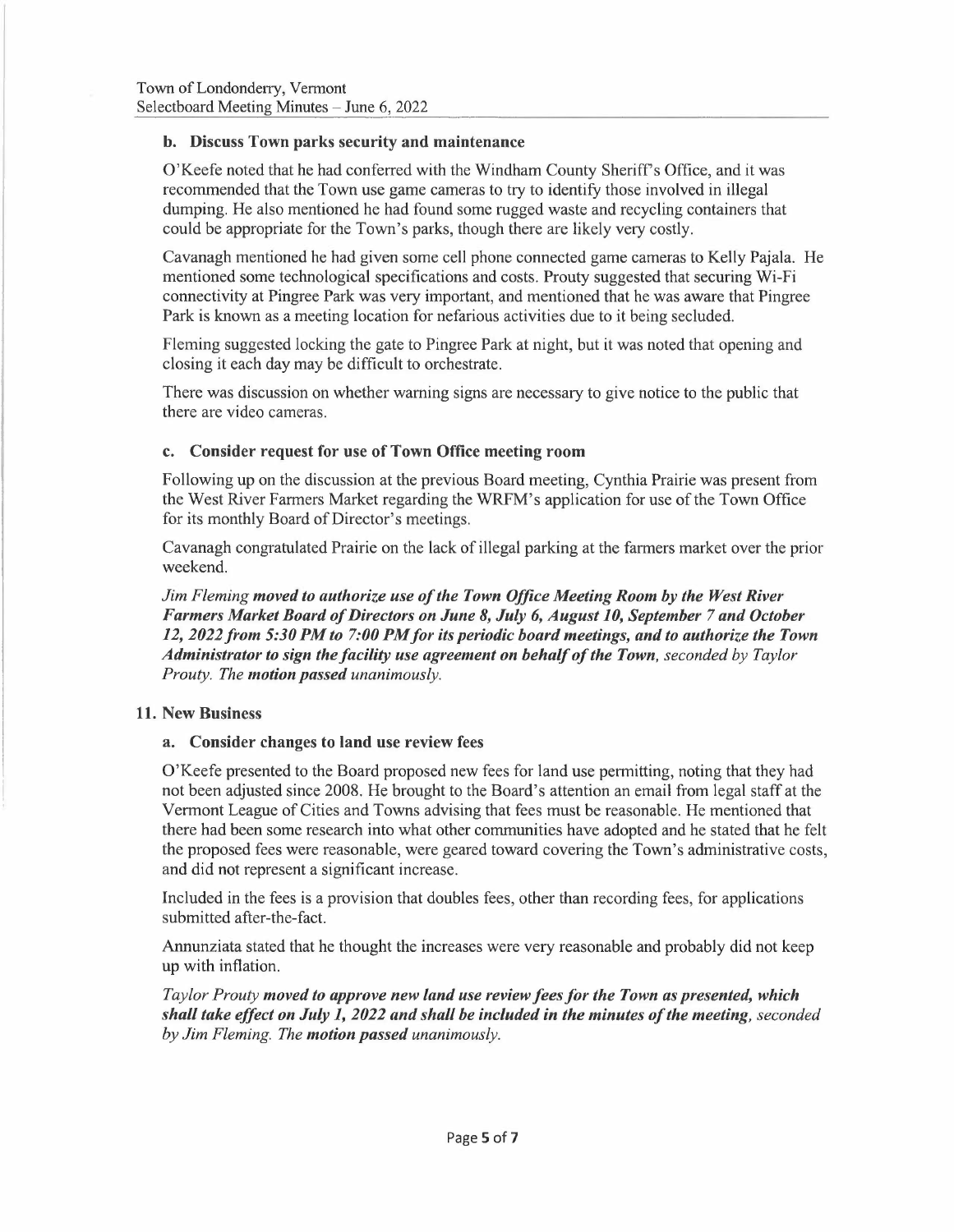The new fees, effective 7/1/2022, are as follows:

| <b>APPLICATION TYPE</b>                 | <b>FEE</b>         |
|-----------------------------------------|--------------------|
| <b>Zoning Permit</b>                    | \$75               |
| <b>Site Plan Review</b>                 | \$150              |
| Conditional Use Review                  | \$150              |
| Variance                                | \$150              |
| Lot Line Adjustment                     | \$125              |
| Subdivision $-$ Up to 3 lots            | \$250              |
| Subdivision $-4$ or more lots           | $$200/Lot + $250$  |
| <b>Planned Unit Development</b>         | $$200/Unit + $250$ |
| Change of Use                           | \$150              |
| Appeal of Zoning Administrator decision | \$150              |
| Certificate of Compliance               | \$100              |
| Driveway/ROW Access – Modification      | \$50               |
| Driveway/ROW Access - New               | \$75               |
| Recording Fees $-$ per page             | \$15               |
| Recording Fees $-$ per mylar            | \$25               |
|                                         |                    |

- All fees (except for recording fees) are DOUBLED for applications submitted "after-thefact", i.e., when any element of Land Development has already taken place.
- Applicant may be required to pay the reasonable and customary charges for assistance provided by experts, (engineers, planning consultants, etc.) requested by the Development Review Board, Selectboard or Planning Commission.
- Fees for combined review shall be adjusted from the above schedule. Applicants shall pay the highest applicable initial review fee per the above schedule plus a flat \$75 fee for each additional review. By way of example: A two-lot subdivision requiring a variance would pay a total review fee of \$325. Zoning permit and recording fees are added to all review fees.

#### **b. Consider whether to establish a local Cannabis Control Commission [7 VSA 863(b)]**

There was discussion about whether the Board wanted to establish a local Cannabis Control Commission now that the Voters have authorized retail sales of cannabis, such sales set to begin in the fall. There was discussion about what actual control such a commission would have.

Prouty stated that if the Board decides to establish such a commission that the Board itself should be appointed at first and if it becomes a burden then it could be handed off to non-Board volunteers.

It was agreed to put this matter on the agenda for the next regular meeting when it is hoped that there would be a full Board present, and that Board members would conduct further research on the matter.